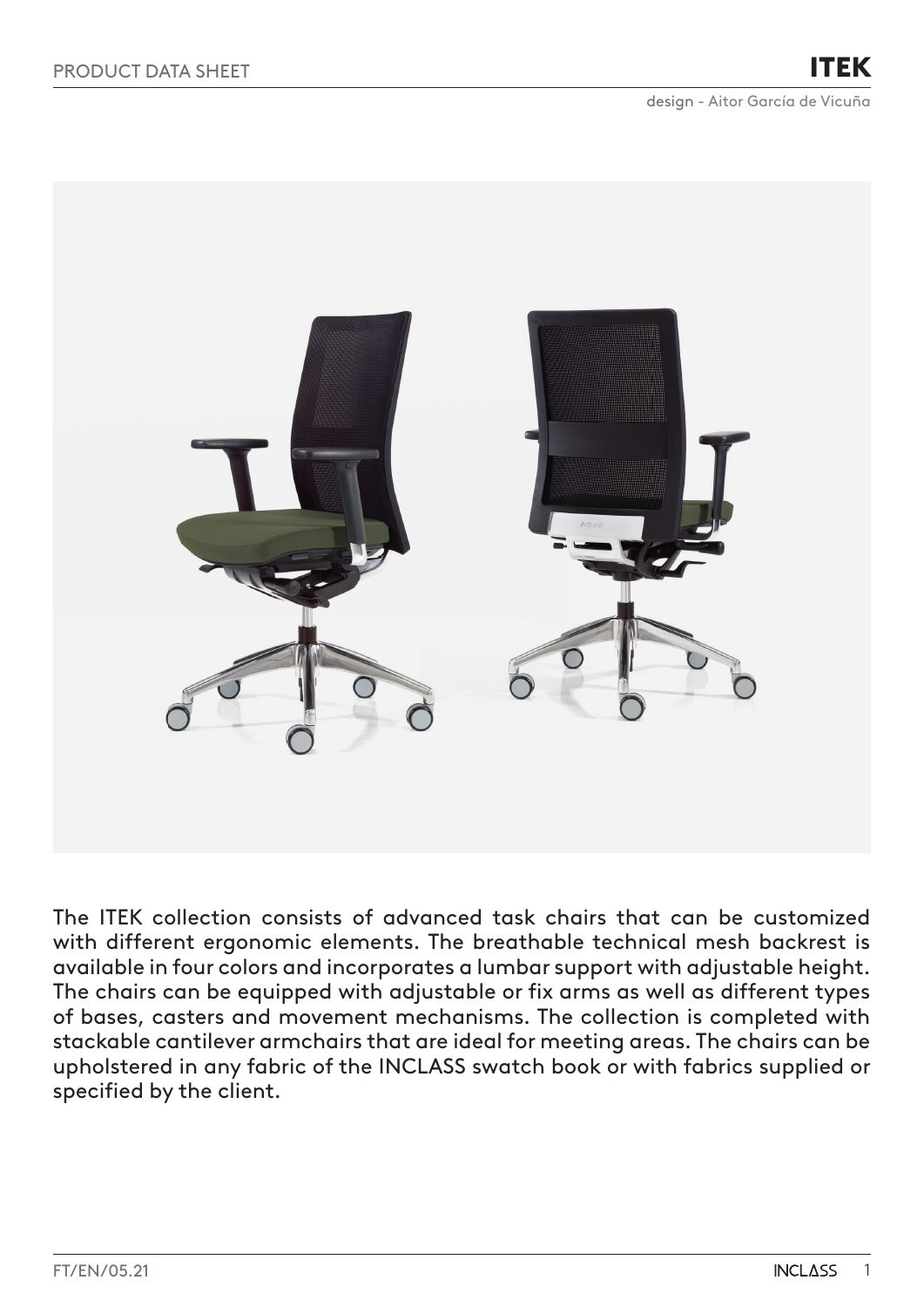## **ECOLOGY**

INCLASS production processes are certified according to environmental ISO 14001 quality standards and are carried out through the reduction of waste and energy consumption in order to minimise any impact on the environment.

ISO 14001 certificate [+info](https://inclass.es/wp-content/files_mf/1589894317INCLASS_ISO14001_2019.pdf)

# QUALITY STANDARDS

## ISO 9001 certificate [+info](https://inclass.es/wp-content/files_mf/1587536904INCLASS_ISO9001_2019.pdf)

The quality management system of INCLASS is certified in accordance with ISO 9001 in all the design, manufacturing and sales procedures of its products.

UNE-EN 1335-1:2001.

UNE-EN 1335-2:2009.

Certificate of the Biomechanics Institute of Valencia.

*INCLASS products have been extensively tested to exceed industry testing standards at AIDIMME. AIDIMME is member of the European network INNOVAWOOD and its testing laboratories are accredited by ENAC.*

### WARRANTY

5 years

## FINISHES

Finishes book [+info](https://inclass.es/wp-content/files_mf/1580317748ITEKSwatchBook.pdf)

**Upholstery:** All fabrics and leathers indicated in the finishes book.

# **Mesh**



#### **Steel frames**

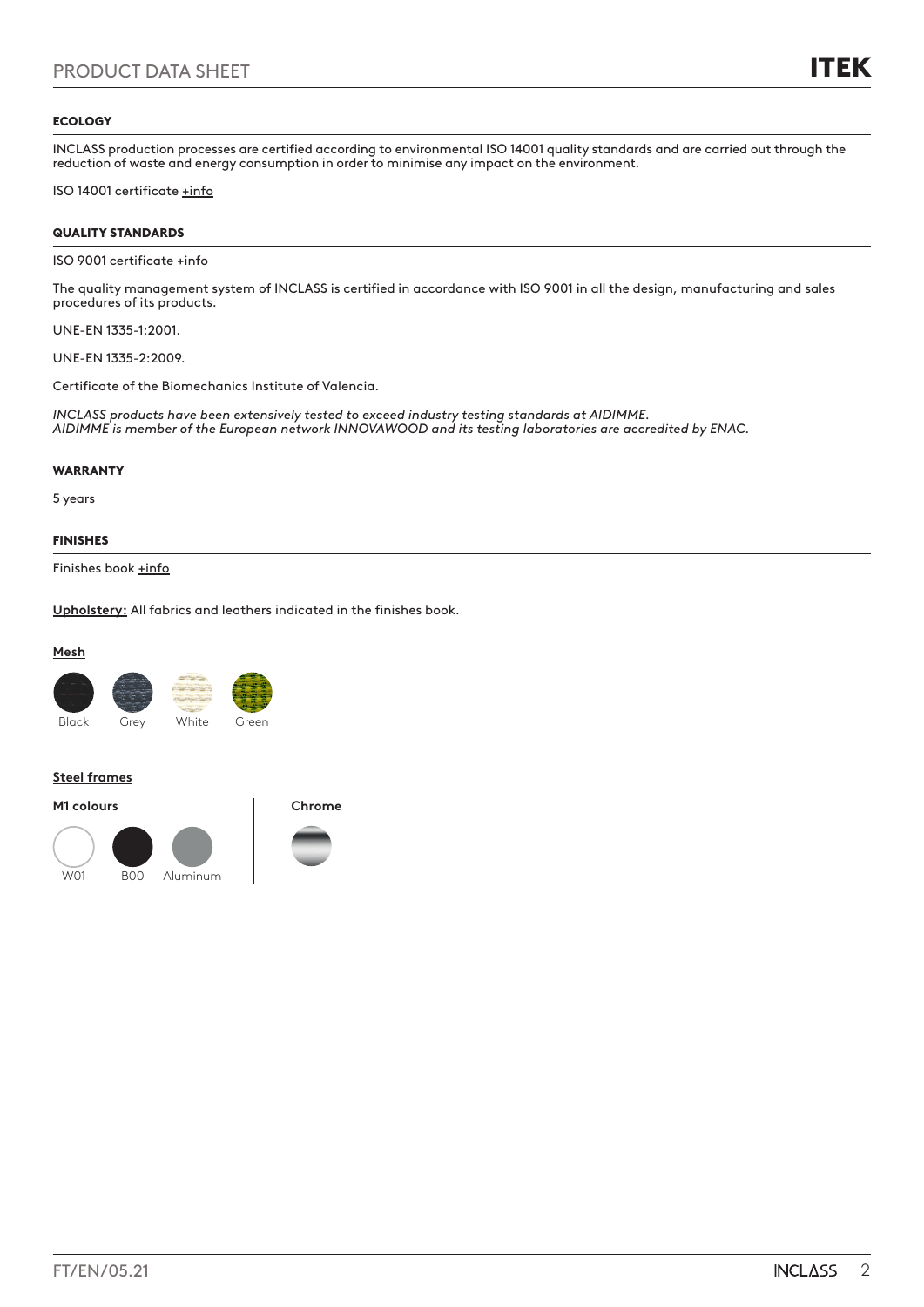# Task chair with mesh backrest



Task chair with backrest in technical mesh and synchronized movement. **MOVEMENT** 

**Synchro mechanism:** Height adjustable seat and lumbar support. Synchronized tilt mechanism with side tension adjustment for users from 40 to 140kg. Four locking positions tilt with safety unlocking. Seat depth regulation (+60mm) and seat angle adjustment (0 or -3º).

**Synchro-self mechanism:** Height adjustable seat and lumbar support. Weightactivated synchronized mechanism with self-tension adjustment for users from 45 to 120kg. Locking in one position. **Base:** black polyamide base with 5 spokes.

**Casters:** Ø65mm twin wheel casters with soft tread as standard. Casters with hard tread are available.

**Seat finishes:** available in all the materials indicated in the finishes book. **Backrest finishes:** technical mesh available in white, black, green and grey colour.

| Synchro basik mechanism |               |                  | Synchro-self mechanism               |  |  |
|-------------------------|---------------|------------------|--------------------------------------|--|--|
| Code                    | Mesh colour   | Code             | Mesh colour                          |  |  |
| <b>ITK0000SI</b>        | <b>Black</b>  | ITK0100SI        | <b>Black</b>                         |  |  |
| <b>ITK0002SI</b>        | White         | <b>ITK0102SI</b> | White                                |  |  |
| ITK0004SI               | Grey          | <b>ITK0104SI</b> | Grey                                 |  |  |
| ITK0006SI               | Green         | <b>ITK0106SI</b> | Green                                |  |  |
| $n_{-}45$               | 70<br>- - - - |                  | 14,2kg<br>KG<br>COM 140cm / per unit |  |  |



# Visitor chair with cantilever frame (mesh backrest)



Cantilever base armchair with backrest in technical mesh.

**Base finishes:** polyester powder coated in colours M1 and chrome from the metallic swatch card.

**Seat finishes:** available in all the materials indicated in the finishes book.

**Backrest finishes:** technical mesh available in white, black, green and grey colour.

| Code          | Mesh |  |
|---------------|------|--|
| ITK0020 Black |      |  |
| ITK0022 White |      |  |
| ITK0024 Grey  |      |  |
| ITK0026 Green |      |  |